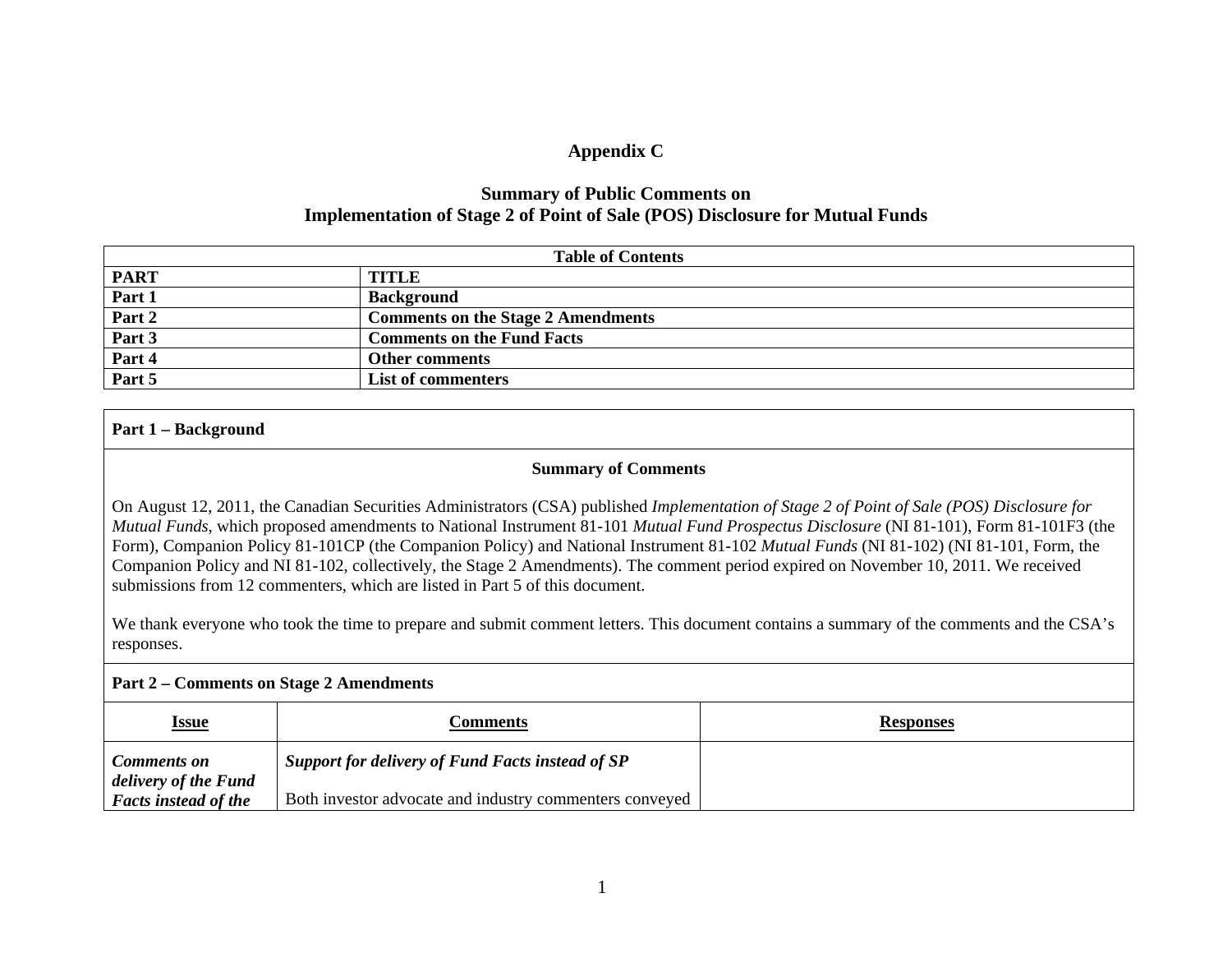| $\overline{SP}$ | their support for the Stage 2 Amendments and the POS<br>project for the following reasons:                                                                                                                                                                              | We appreciate the feedback from commenters.                                                                                                                                                                                                                       |
|-----------------|-------------------------------------------------------------------------------------------------------------------------------------------------------------------------------------------------------------------------------------------------------------------------|-------------------------------------------------------------------------------------------------------------------------------------------------------------------------------------------------------------------------------------------------------------------|
|                 | investors can understand the Fund Facts document<br>(the <b>Fund Facts</b> ) more easily than the simplified<br>prospectus (the SP) because it is simple and<br>contains key information to assist investors in<br>making an informed investment decision;              |                                                                                                                                                                                                                                                                   |
|                 | the Fund Facts will be provided in a timely fashion<br>$\bullet$<br>and in an accessible format;                                                                                                                                                                        |                                                                                                                                                                                                                                                                   |
|                 | the Fund Facts assists investors in comparing<br>$\bullet$<br>funds.                                                                                                                                                                                                    |                                                                                                                                                                                                                                                                   |
|                 | However, investor advocate commenters told us that the<br>Fund Facts needs further refinement, in areas such as risk<br>and cost disclosure, before proceeding with delivery in<br>place of the SP.                                                                     |                                                                                                                                                                                                                                                                   |
|                 | <b>Opposition to delivery of Fund Facts instead of SP</b>                                                                                                                                                                                                               |                                                                                                                                                                                                                                                                   |
|                 | We were told that the Fund Facts cannot replace the SP or<br>other disclosure documents that provide valuable<br>information about investment funds, and will not address<br>the problem of information asymmetry between industry<br>and investors.                    | The CSA remains committed to delivery of the Fund Facts.<br>We think that the disclosure in the Fund Facts provides<br>investors with the opportunity to make more informed<br>investment decisions by giving them access to key                                  |
|                 | Removing the requirement to deliver the SP, said one<br>investor advocate commenter, is a major policy change<br>particularly since the Fund Facts is not required under<br>securities legislation to provide full, true and plain<br>disclosure of all material facts. | information about a mutual fund, in language they can easily<br>understand, at a time that is relevant to their investment<br>decision.<br>However, in response to investor advocate feedback we are<br>proposing a number of changes to the risk and performance |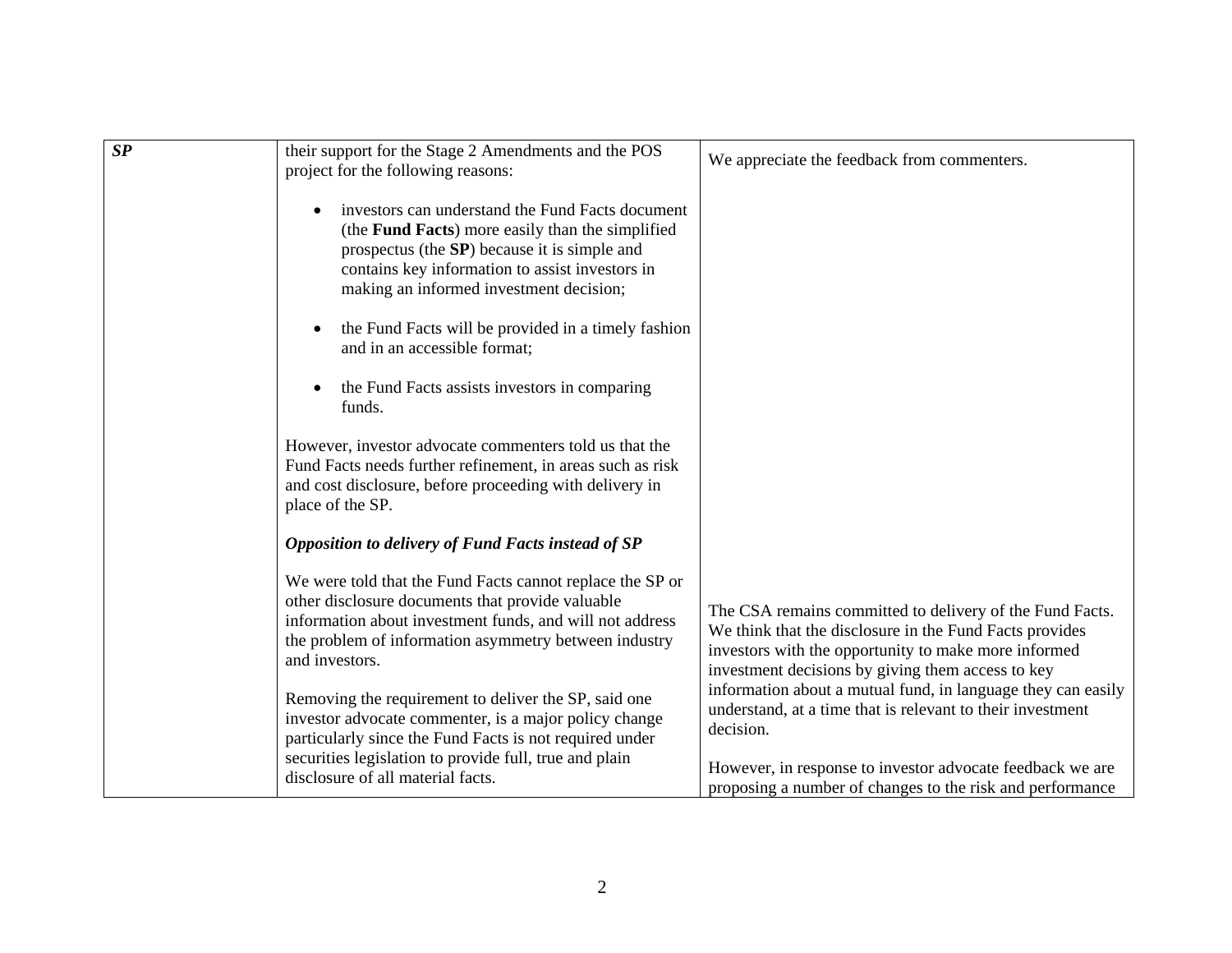|                                      |                                                                                                                                                                                                                                                                                                                                                                                                               | disclosure in the Fund Facts. For more information, please<br>see the responses to the sections entitled "How has the fund<br>performed" and "How much does it cost?".                                                                                                                                                                                                                                                                                                                                            |
|--------------------------------------|---------------------------------------------------------------------------------------------------------------------------------------------------------------------------------------------------------------------------------------------------------------------------------------------------------------------------------------------------------------------------------------------------------------|-------------------------------------------------------------------------------------------------------------------------------------------------------------------------------------------------------------------------------------------------------------------------------------------------------------------------------------------------------------------------------------------------------------------------------------------------------------------------------------------------------------------|
|                                      |                                                                                                                                                                                                                                                                                                                                                                                                               | While we continue to view the SP as a valuable disclosure<br>document, we know that investors do not read the SP.<br>Research on investor preferences for mutual fund<br>information, including our own testing of the Fund Facts,<br>indicates investors prefer a concise summary of key<br>information. The CSA designed the Fund Facts to make it<br>easier for investors to access and use key information.                                                                                                   |
|                                      |                                                                                                                                                                                                                                                                                                                                                                                                               | For more information on our investor research, please see<br>the Fund Facts Document Research Report prepared by<br>Research Strategy Group in Appendix 5 to Proposed<br>Framework 81-406 Point of Sale Disclosure for Mutual<br>Funds and Segregated Funds published by the Joint Forum<br>on June 15, 2007 (the Initial Framework) on the OSC<br>website.                                                                                                                                                       |
|                                      |                                                                                                                                                                                                                                                                                                                                                                                                               | We note that the SP continues to be available to investors<br>free of charge upon request and on SEDAR.                                                                                                                                                                                                                                                                                                                                                                                                           |
| Binding $(s, 5.1.1$ of<br>NI 81-101) | <b>Flexibility in binding documents to the Fund Facts</b>                                                                                                                                                                                                                                                                                                                                                     |                                                                                                                                                                                                                                                                                                                                                                                                                                                                                                                   |
|                                      | Several industry commenters view the binding provisions<br>to be restrictive and argue that flexibility is critical to<br>achieving efficiencies in delivering accessible materials to<br>investors.<br>One of these commenters requested flexibility to bind the<br>Fund Facts with other Fund Facts for funds that the dealer<br>wishes the client to consider purchasing in the relatively<br>near future. | The CSA continues to support restricting the documents<br>which may be attached to, or bound with, the Fund Facts.<br>We remain committed to providing investors with key<br>information in an accessible format. Permitting extraneous<br>documents to be attached to, or bound with, the Fund Facts<br>detracts from this goal. However, in response to comments,<br>we are permitting increased flexibility to bind the Fund<br>Facts with account application documents and registered tax<br>plan documents. |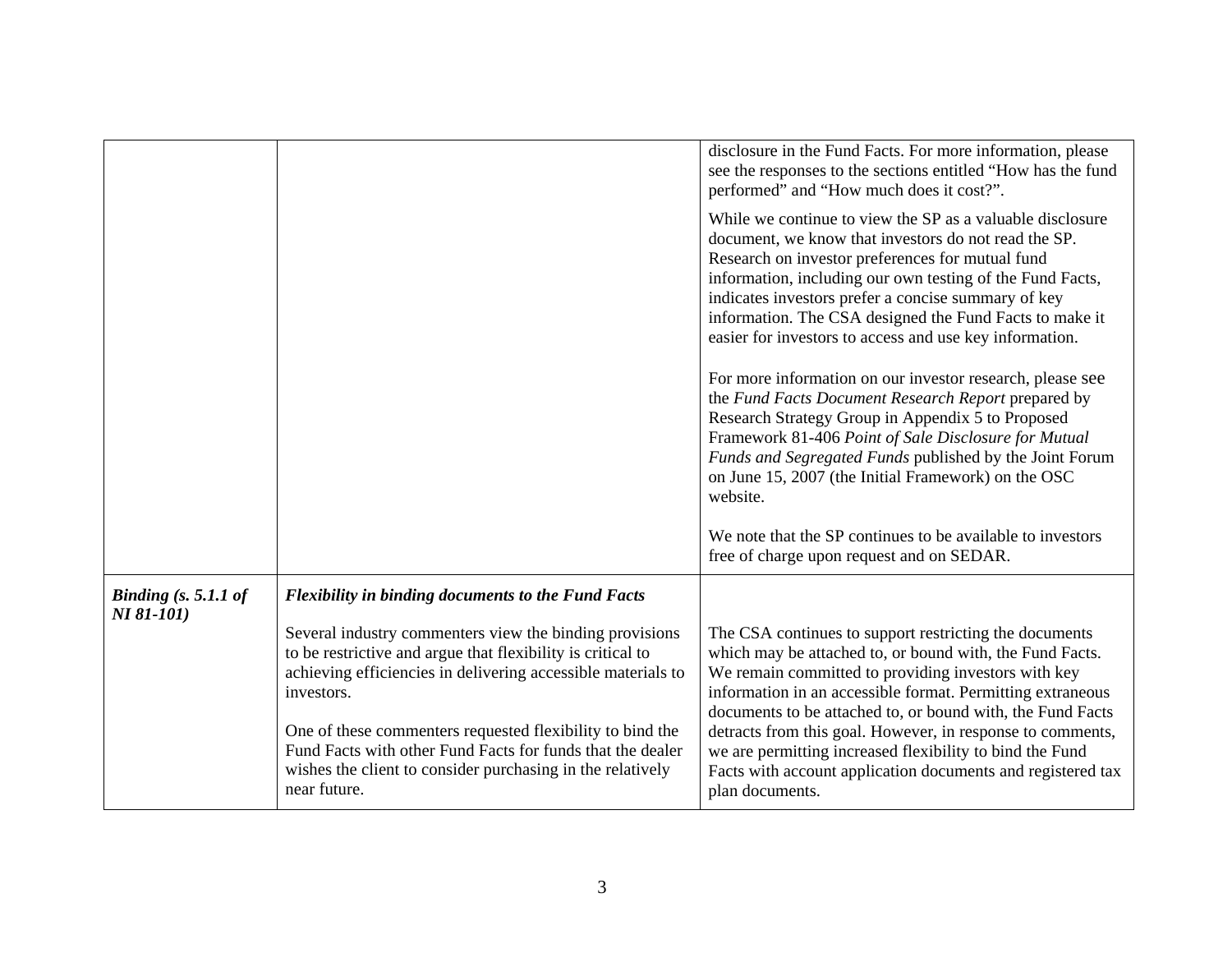In contrast, an investor advocate commenter argued that the proposed binding restrictions are too flexible, and questioned whether promotional and non-educational material should be delivered to investors with legal disclosure materials. Said this commenter, a separate folder, staple, or clip may not make a meaningful difference to how investors process information in formulating their investment decisions.

## *Including transaction confirmations in section 5.1.1*

A few industry commenters requested expanding section  $5.1.1(1)(1)$  to include "transaction confirmations" (i.e. purchase *and* sale confirmations) for the following reasons:

- currently confirmations for sale, purchase and switch transactions are consolidated and printed on the same sheet of paper and bound together with required supporting documents – therefore permitting binding of the three transaction types will be consistent with current practices;
- . failure to expand the binding provision will have a significant impact on dealers that use "statement style" transaction confirmation layout and those that use transaction confirmation consolidation; and
- $\bullet$  binding restrictions will negatively impact the investor experience because they will receive multiple mailings for transactions processed on the same day.

We have revised the requirement to capture transaction confirmations. If the transaction confirmation is attached to, or bound with, the Fund Facts, any required disclosure document that relates to a transaction listed in the transaction confirmation may also be attached to, or bound with, the Fund Facts. We expect that this will capture only transactions completed on the same day and will avoid multiple mailings.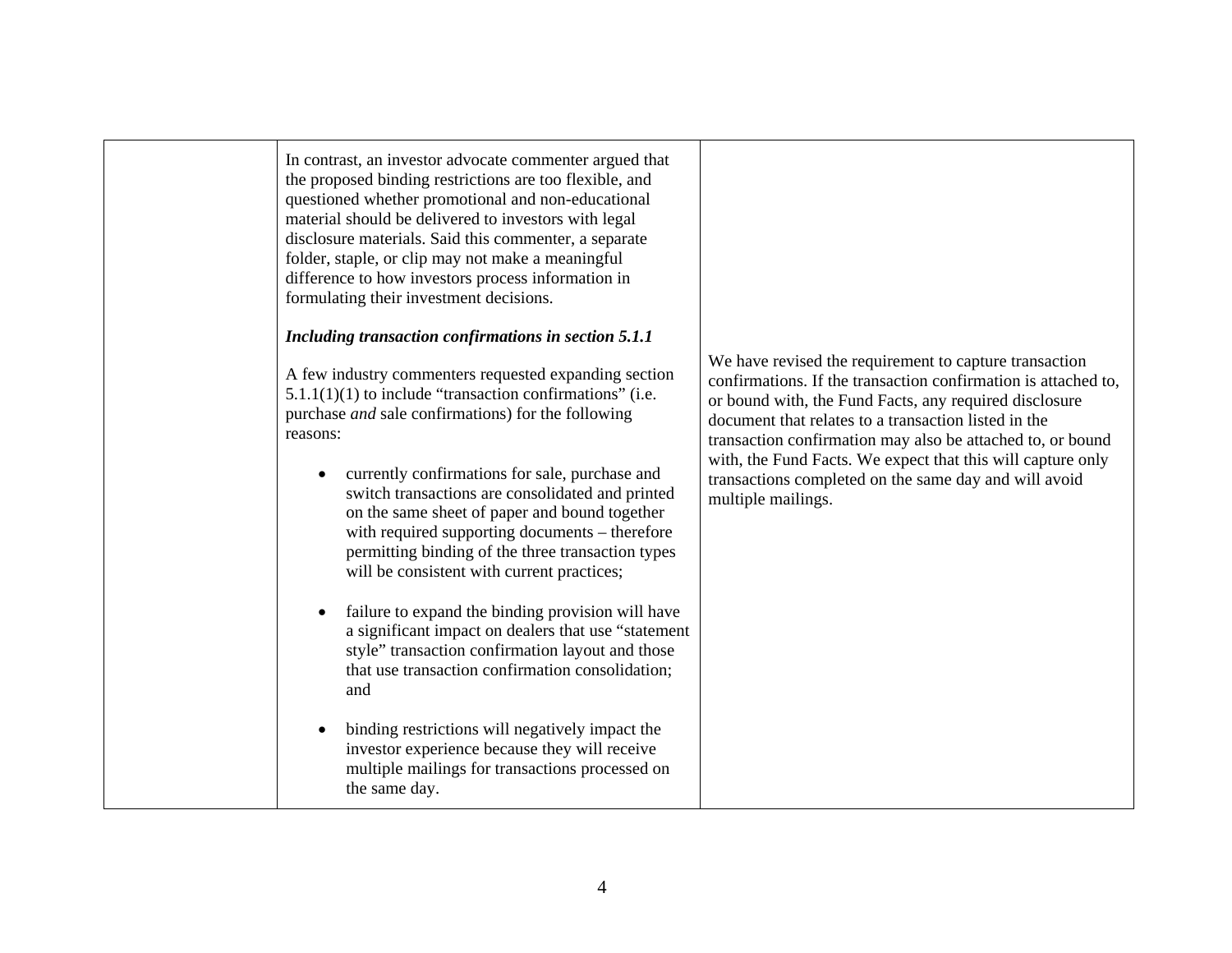| Another commenter recommended deleting subsection<br>$5.1(3)$ of NI 81-101 and importing greater flexibility into<br>proposed section 5.1.1 of NI 81-101. We were told that the<br>current interplay of section $5.1(3)$ and proposed $5.1.1$ is<br>confusing since the Fund Facts is a document incorporated<br>by reference into the SP.                                                                                                                                                                                                                                                                                                                                                                                                                                                                                                                                                                                       | For greater clarity, we propose to repeal the list of<br>documents in section $5.1(3)$ because we intend delivery of<br>the Fund Facts to satisfy current prospectus delivery<br>requirements under securities legislation.                                          |
|----------------------------------------------------------------------------------------------------------------------------------------------------------------------------------------------------------------------------------------------------------------------------------------------------------------------------------------------------------------------------------------------------------------------------------------------------------------------------------------------------------------------------------------------------------------------------------------------------------------------------------------------------------------------------------------------------------------------------------------------------------------------------------------------------------------------------------------------------------------------------------------------------------------------------------|----------------------------------------------------------------------------------------------------------------------------------------------------------------------------------------------------------------------------------------------------------------------|
| <b>Order of bound documents</b><br>A commenter sought clarification of whether under section<br>$5.1.1(2)$ any <i>or all</i> of the front cover, table of contents, and<br>confirmation may be placed before the Fund Facts, if only<br>the confirmation is attached to or bound with the Fund<br>Facts.                                                                                                                                                                                                                                                                                                                                                                                                                                                                                                                                                                                                                         | If another document is attached to, or bound with, the Fund<br>Facts, we propose that a table of contents must be attached<br>to the bound package. No pages may come before the Fund<br>Facts other than the table of contents and the transaction<br>confirmation. |
| Delivery of non-educational material<br>A few industry commenters sought clarification regarding<br>which educational and non-educational materials may be<br>delivered with the Fund Facts – although not attached to or<br>bound with the Fund Facts. Section 5.1.1 of NI 81-101<br>limits the documents that may be attached to, or bound<br>with the Fund Facts. However, section 7.4 of 81-101CP<br>indicates that there are 'no restrictions' on delivery of non-<br>educational material with either the SP or AIF, provided<br>that it is not included within, wrapped around or attached<br>or bound to these documents. As a result, the commenters<br>recommend addressing delivery of education material in<br>section 7.4 of 81-101CP as the failure to mention them<br>implies that the educational materials may no longer be<br>delivered with the Fund Facts or SP under new section<br>5.1.1 of the NI 81-101. | For greater clarity, we have revised section 7.4 of 81-101CP<br>to indicate that the CSA do not intend educational and non-<br>educational material to be attached to, or bound with, the<br>Fund Facts.                                                             |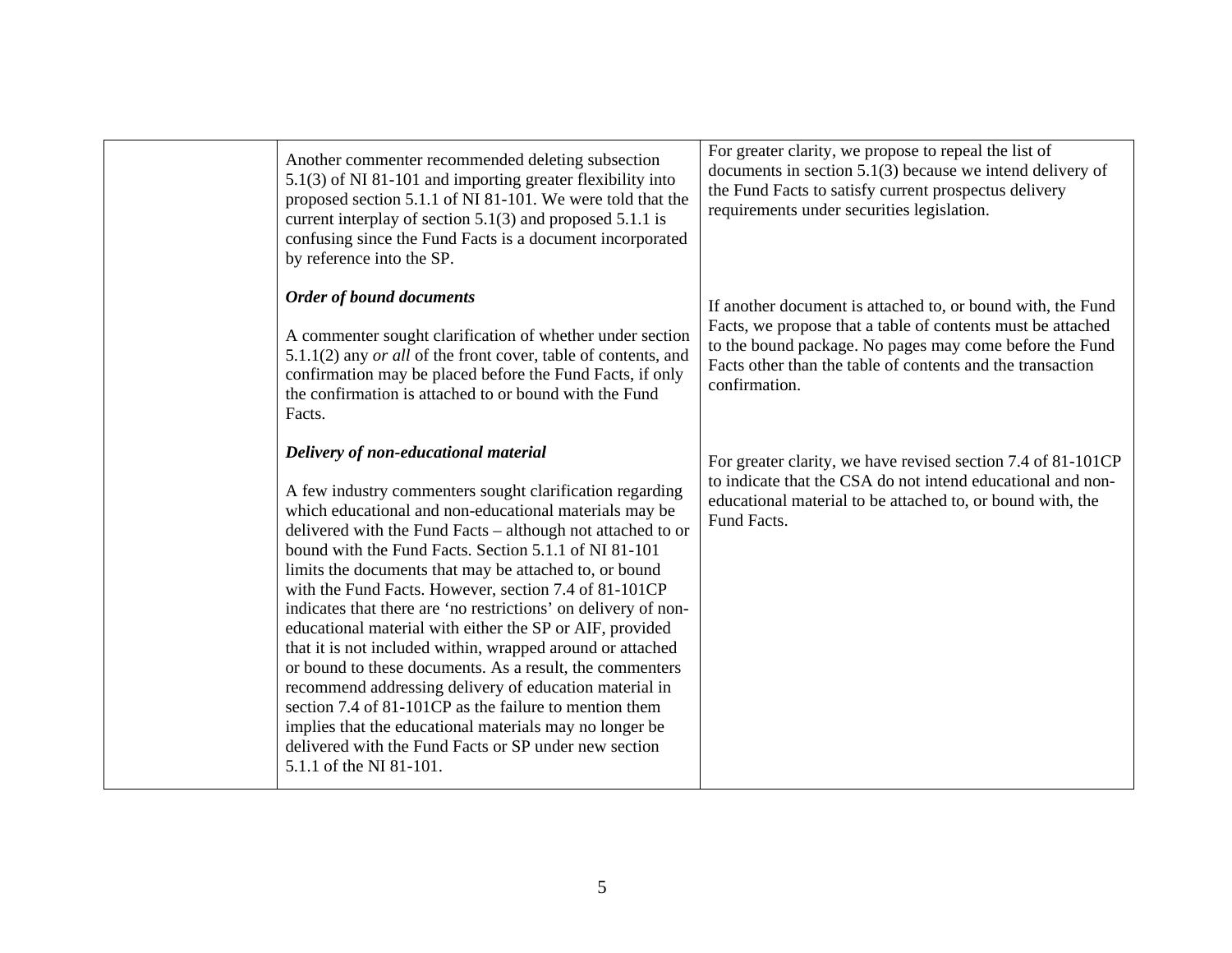|                                  | Codifying exemptive relief for binding SP sections<br>One commenter recommended revising section 5.1.1 of NI<br>81-101 to codify existing exemptive relief granted to a<br>service provider to extract the Part A section of an SP and<br>the applicable Part B sections of the SP.                                                                                                                    | The CSA expects the exemptive relief from the binding<br>provisions to expire upon the implementation of the Stage 2<br>Amendments, when the Fund Facts will be delivered instead<br>of the SP. This is consistent with the existing sunset<br>provisions in such exemptions.                                                                                                                                                             |
|----------------------------------|--------------------------------------------------------------------------------------------------------------------------------------------------------------------------------------------------------------------------------------------------------------------------------------------------------------------------------------------------------------------------------------------------------|-------------------------------------------------------------------------------------------------------------------------------------------------------------------------------------------------------------------------------------------------------------------------------------------------------------------------------------------------------------------------------------------------------------------------------------------|
| <b>Transition period</b>         | Several industry commenters request a transition period of<br>12 to 18 months for the Stage 2 Amendments.                                                                                                                                                                                                                                                                                              | We do not propose a lengthy transition period for Stage 2.<br>With the publications of CSA Staff Notices 81-319 and 81-<br>321 and the Stage 2 Amendments in August, 2011, coupled<br>with the granting of relief to over 45 fund managers to<br>permit the early use of the Fund Facts, the CSA do not think<br>a lengthy transition period is necessary.                                                                                |
| Legislative<br><i>amendments</i> | A few commenters requested a uniform statutory right of<br>withdrawal and rescission to address ambiguity in the<br>existing rights. For greater efficiency, changes to the<br>statutory rights, we were told, should occur with the<br>legislative amendments to implement delivery of the Fund<br>Facts instead of the SP.                                                                           | As noted in prior responses to comments, the CSA have<br>concluded not to proceed with a harmonized rescission and<br>withdrawal right at this time. As implementation of the POS<br>project progresses, we may consider this issue further.                                                                                                                                                                                              |
|                                  | One commenter asked for clarification on the mechanism<br>for the delivery obligations under the Stage 2 Amendments<br>and withdrawal and rescission rights. Given the investor<br>will not receive the SP, we were asked how the rights of<br>action for misrepresentations will operate if the Fund Facts<br>is delivered instead of the SP and how investors will be<br>informed about this change. | The withdrawal rights will be triggered with the sending or<br>delivery of the Fund Facts. We have made changes to the<br>"Statement of Rights" section of the Fund Facts to alert<br>investors to this change. Rescission rights remain unchanged<br>and flow from receipt of the trade confirmation and/or<br>failure to deliver the Fund Facts, in accordance with the<br>securities legislation in each CSA jurisdiction, as amended. |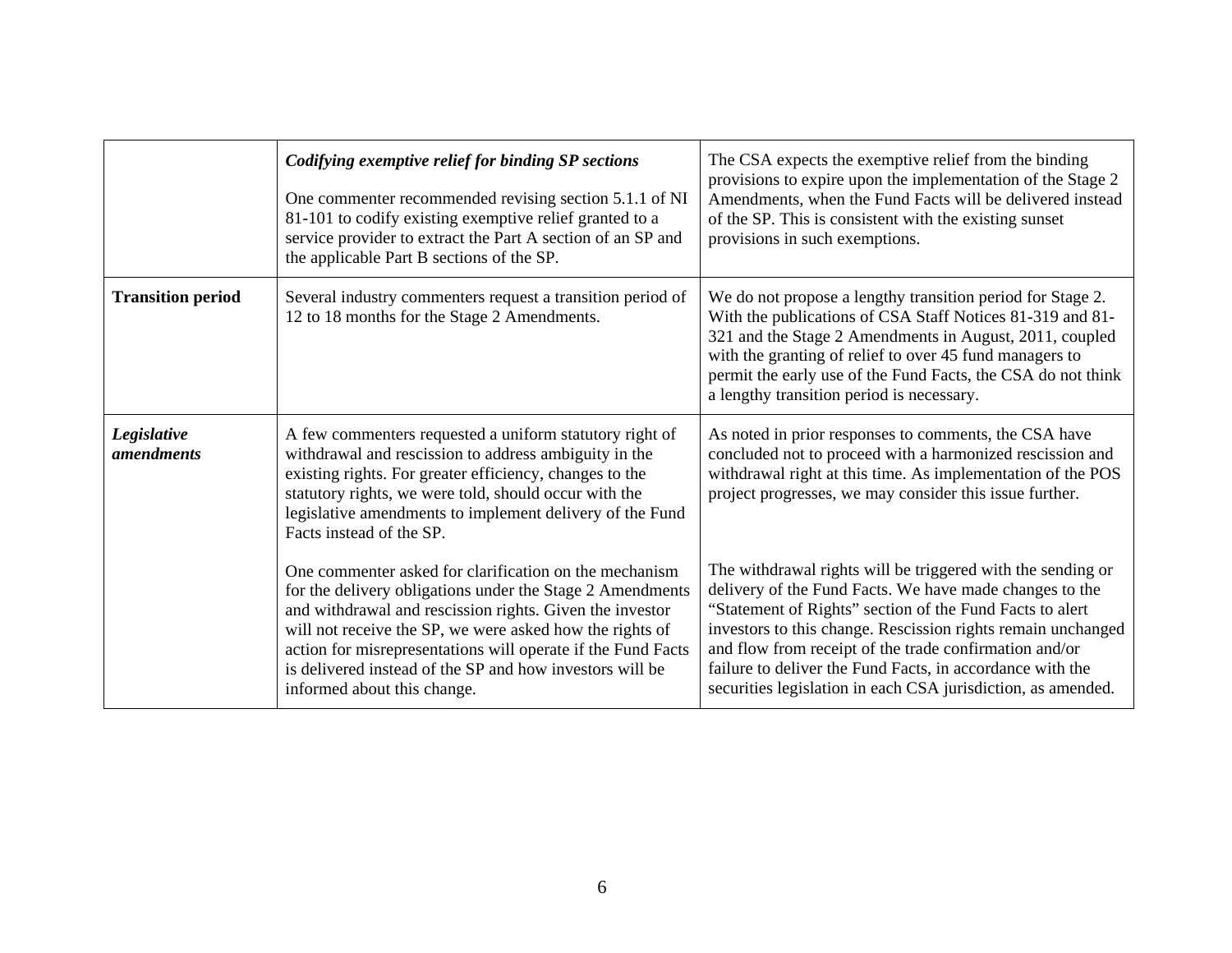| Part 3 – Comments on the Fund Facts                              |                                                                                                                                                                                                                                                                                    |                                                                                                                                                                                                                                                                                                                                                   |
|------------------------------------------------------------------|------------------------------------------------------------------------------------------------------------------------------------------------------------------------------------------------------------------------------------------------------------------------------------|---------------------------------------------------------------------------------------------------------------------------------------------------------------------------------------------------------------------------------------------------------------------------------------------------------------------------------------------------|
| <b>Issue</b>                                                     | <b>Comments</b>                                                                                                                                                                                                                                                                    | <b>Responses</b>                                                                                                                                                                                                                                                                                                                                  |
| <b>Improving clarity</b><br>and consistency in<br>the Fund Facts | An investor advocate commenter noted that the Fund Facts is<br>vague in critical areas such as cost disclosure and investor<br>rights, which undermines the objective to enhance investor<br>understanding of the value, risks, and performance of<br>managed investment products. | In response to these comments, we have provided greater<br>clarity in specific sections of the Fund Facts. As<br>implementation of the POS project progresses, we may<br>consider further refinements to the Fund Facts. For more<br>information, please see the responses under "What does<br>the fund invest in?" and "How much does it cost?". |
|                                                                  | Another investor advocate commenter requested we use<br>terms set out in National Instrument 31-103 Registration<br>Requirements and Exemptions (NI 31-103) in the Fund Facts.<br>For example, replacing the term "adviser" with<br>"representative".                              | We have replaced the term "adviser" with "dealer<br>representative" for consistency with NI 31-103.                                                                                                                                                                                                                                               |
| Warning language                                                 | Consistent with earlier feedback, a commenter again<br>requested we use a more emphatic statement at the beginning<br>of the Fund Facts that emphasizes the SP should be<br>consulted.                                                                                             | The CSA proposes no further changes to the introductory<br>language in the Fund Facts at this time. We note that there<br>is already a reference to consult the SP in the "For more<br>information" section, as well as in the risk section of the<br>Fund Facts.                                                                                 |
| <b>General instructions</b>                                      | We were asked to clarify General Instruction 16 to the Form,<br>which states that each Fund Facts start on a new page.                                                                                                                                                             | We expect that every Fund Facts start on a new sheet of<br>paper and have made this clarification in General<br>Instruction 16.                                                                                                                                                                                                                   |
| Quick facts                                                      | One commenter requested that the heading in the "Quick"<br>Facts" should be amended to disclose the date that a<br>particular series or class was established.                                                                                                                     | We agree with this comment and have made the change.<br>We have also added a separate heading for the date the<br>mutual fund was created, to provide context for investors.                                                                                                                                                                      |
| What does the fund                                               | A commenter asked for additional disclosure of the fund's                                                                                                                                                                                                                          | We have revised the "Top 10 investments" section to                                                                                                                                                                                                                                                                                               |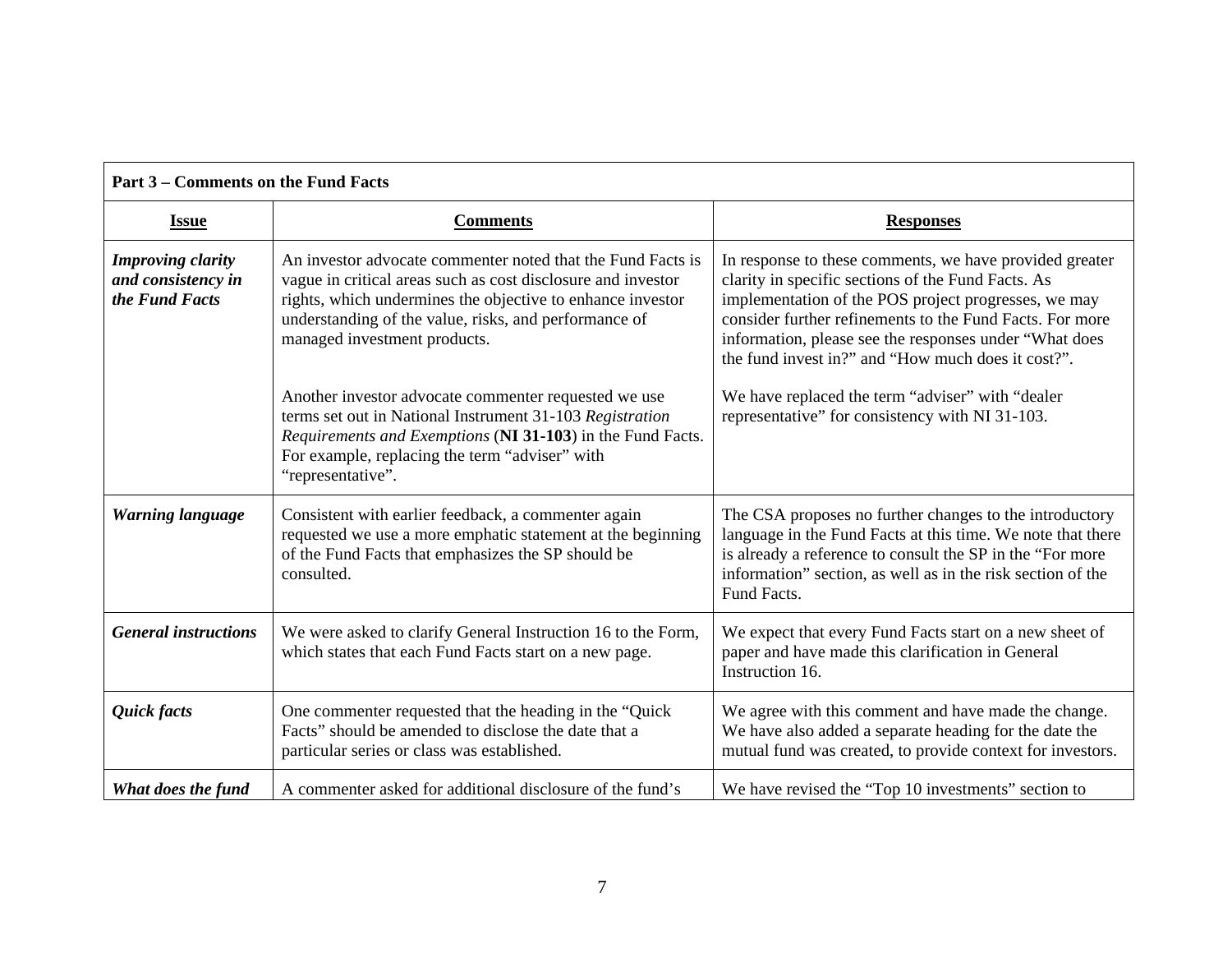| invest in?                                | investment objectives given its importance.                                                                                                                                                                                                                                                                                                                            | require disclosure of the percentage of each holding in the                                                                                                                                                                                                                                                                                                                                                              |
|-------------------------------------------|------------------------------------------------------------------------------------------------------------------------------------------------------------------------------------------------------------------------------------------------------------------------------------------------------------------------------------------------------------------------|--------------------------------------------------------------------------------------------------------------------------------------------------------------------------------------------------------------------------------------------------------------------------------------------------------------------------------------------------------------------------------------------------------------------------|
|                                           | This commenter also requested that the "Top 10 investments"<br>section include the percentage of each holding to provide a<br>sense of concentration risk and that the description specify<br>the asset classes invested in by the fund (i.e. stocks, bonds).                                                                                                          | Top 10 list.                                                                                                                                                                                                                                                                                                                                                                                                             |
| How has the fund<br>performed?            | Performance                                                                                                                                                                                                                                                                                                                                                            |                                                                                                                                                                                                                                                                                                                                                                                                                          |
|                                           | Two investor advocate commenters requested that this                                                                                                                                                                                                                                                                                                                   | The Fund Facts currently mandates disclosure that states                                                                                                                                                                                                                                                                                                                                                                 |
| <b>Inclusion of a</b><br><b>benchmark</b> | section add a stronger warning about choosing funds based<br>on past performance.                                                                                                                                                                                                                                                                                      | the performance of the fund will not tell an investor how<br>the fund will perform in the future. Accordingly, we do<br>not propose any further changes at this time.                                                                                                                                                                                                                                                    |
|                                           | One suggested adding wording that past performance is not a<br>useful predictor of future returns.                                                                                                                                                                                                                                                                     |                                                                                                                                                                                                                                                                                                                                                                                                                          |
|                                           | The other commenter suggested adding wording to not<br>expect the fund's past performance to continue in the future.                                                                                                                                                                                                                                                   |                                                                                                                                                                                                                                                                                                                                                                                                                          |
|                                           | Still another commenter requested that the Form better<br>articulate whether the performance disclosure requirements<br>apply to the fund or to the class or series of the fund.                                                                                                                                                                                       | Instruction 4 to Item 5 of the Form requires performance<br>data related to the specific class or series in the Fund<br>Facts.                                                                                                                                                                                                                                                                                           |
|                                           | <b>Benchmark</b>                                                                                                                                                                                                                                                                                                                                                       |                                                                                                                                                                                                                                                                                                                                                                                                                          |
|                                           | Three commenters requested we add a benchmark to this<br>section. Benchmarks, we were told, would allow investors to<br>compare the fund's historical rate of return to the<br>performance of a relevant benchmark or a risk-free rate of<br>return such as GICs or Canadian Government bonds, which<br>would provide context in assessing its historical performance. | In response to this feedback, we have added a comparison<br>to the fund's performance with a less risky investment,<br>specifically the one-year GIC. We are of the view that<br>adding this comparison may assist investors in assessing<br>the risk-return tradeoff associated with investing in a<br>particular fund. We will be interested in the results of this<br>added disclosure in our testing with investors. |
|                                           | One of these commenters remarked that benchmarks are<br>essential to providing a framework within which investors                                                                                                                                                                                                                                                      |                                                                                                                                                                                                                                                                                                                                                                                                                          |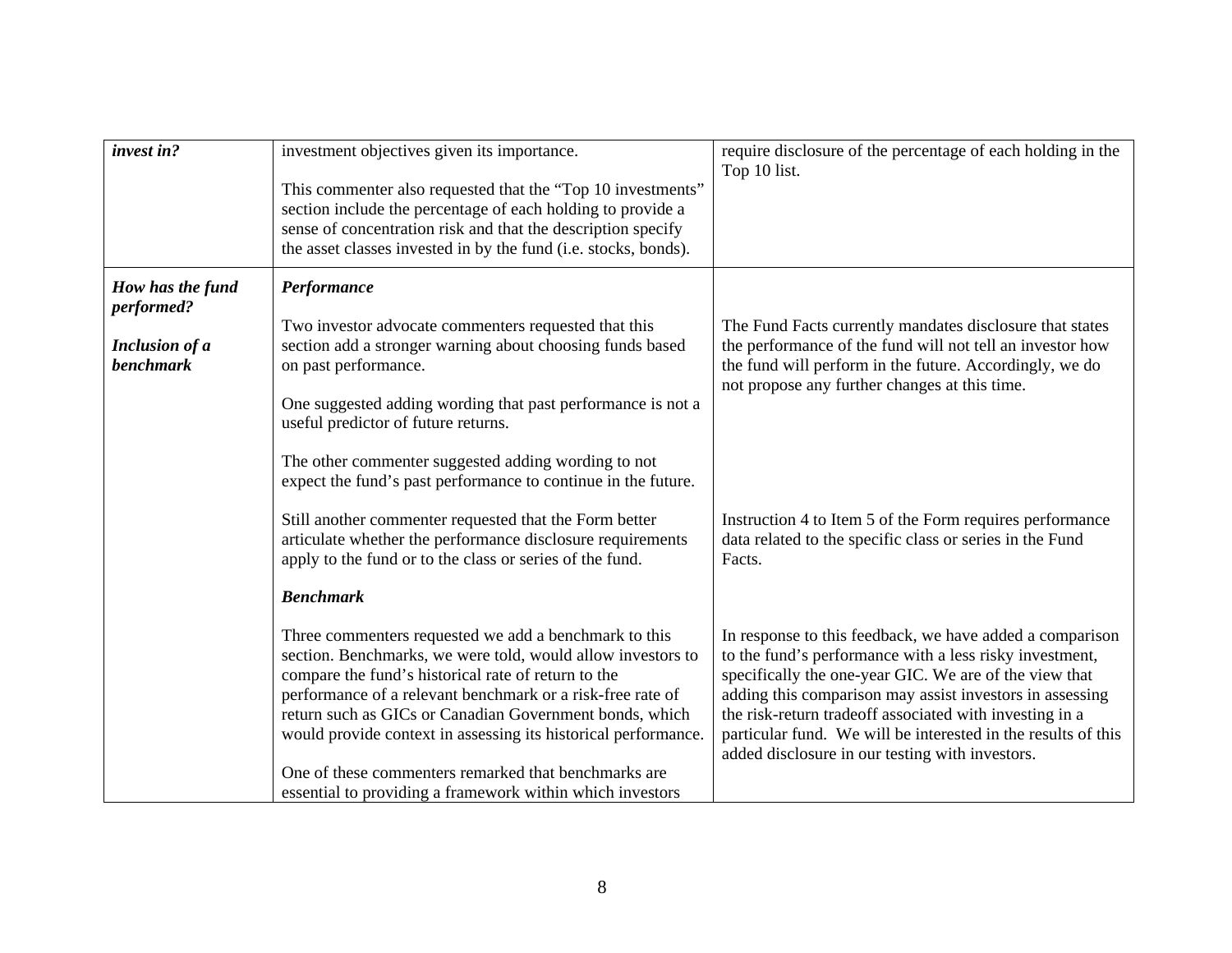|                        | can assess the relative performance of a given fund, and its<br>associated risk (since different benchmarks will have<br>different levels of risk (i.e. 5 year GIC vs. S&P/TSX<br>Composite Index) and make a more informed financial<br>decision about whether to purchase a fund.                                            |                                                                                                                                                                                                                                                                   |
|------------------------|--------------------------------------------------------------------------------------------------------------------------------------------------------------------------------------------------------------------------------------------------------------------------------------------------------------------------------|-------------------------------------------------------------------------------------------------------------------------------------------------------------------------------------------------------------------------------------------------------------------|
| <b>Risk disclosure</b> | Several investor advocate commenters raised concerns about<br>the presentation of risk in the Fund Facts, including the<br>following:<br>permitting fund managers to select the risk<br>classification level for a fund, results in an                                                                                         | In response to the concerns raised by investor advocate<br>commenters, we are proposing the changes described<br>below, which we intend to focus test with investors.<br>We are adding stronger warning language about the risks<br>of investing in mutual funds. |
|                        | inconsistent evaluation of risk;<br>the description of risk in the Fund Facts is virtually<br>$\bullet$<br>identical to that in the New Account Application<br>Forms (NAAF) and could confuse an investor or<br>his/her salesperson;                                                                                           | We are mandating the inclusion of a list of the fund's three<br>to four main risks, while continuing to direct investors to<br>the SP for a more detailed discussion of a fund's specific<br>risks.<br>We are adding an explanation that the risk scale is        |
|                        | many funds are using the risk methodology<br>$\bullet$<br>developed by IFIC, an industry lobby group, and not<br>a methodology developed by regulators with<br>investor consultation;<br>the IFIC risk methodology measures only volatility<br>$\bullet$<br>risk, calculated as the three-year standard deviation              | intended to show market risk and the relationship between<br>risk and losses (i.e. higher returns typically result in<br>greater chances of losses).<br>We are adding the worst 3 month return to the<br>"Performance" section.                                   |
|                        | of returns which may not adequately capture the<br>volatility of a particular fund; and<br>it is difficult for investors to access the SP and<br>$\bullet$<br>understand the risk classification methodology<br>alongside the Fund Facts; as a result, investors will<br>rely disproportionately on the risk classification in |                                                                                                                                                                                                                                                                   |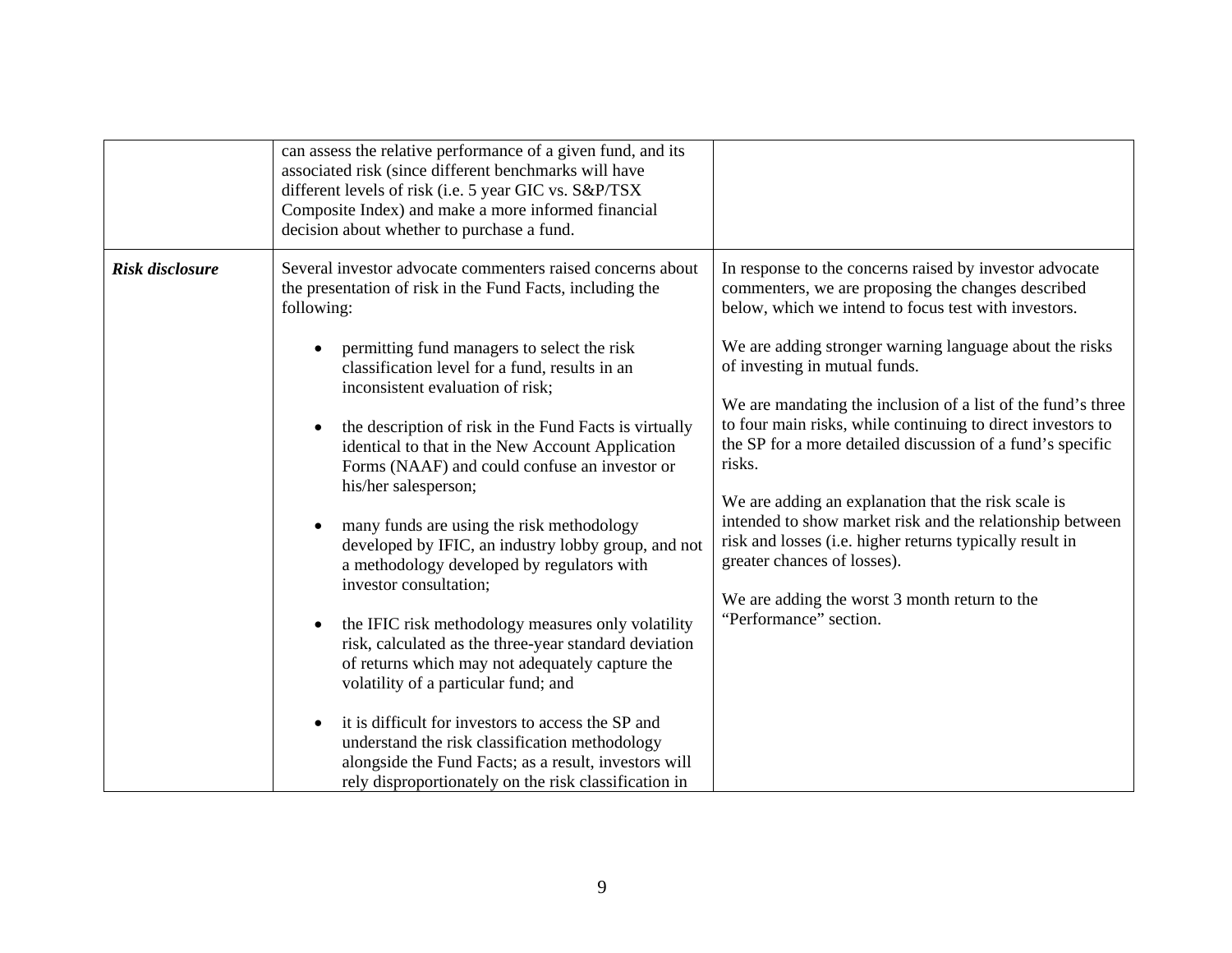|                           | the Fund Facts.                                                                                                                                                                                                                                                                                                                                                                                                                                                                                                                                                                                  |                                                                                                                                                                                                                                                                                                                                                                                                                                        |
|---------------------------|--------------------------------------------------------------------------------------------------------------------------------------------------------------------------------------------------------------------------------------------------------------------------------------------------------------------------------------------------------------------------------------------------------------------------------------------------------------------------------------------------------------------------------------------------------------------------------------------------|----------------------------------------------------------------------------------------------------------------------------------------------------------------------------------------------------------------------------------------------------------------------------------------------------------------------------------------------------------------------------------------------------------------------------------------|
|                           | These commenters provided some recommendations for<br>improving risk disclosure, including: prescribing a<br>standardized risk methodology to ensure comparability<br>between funds, such as the risk methodology prescribed by<br>the Committee of European Securities Regulators in<br>CESR/10-6739; adding to the performance section of the<br>Fund Facts a specific measure such as the worst monthly,<br>quarterly or annual loss in the previous 10 years; and<br>clarifying the connection between investor suitability and the<br>risk classification level selected in the Fund Facts. | The CSA is committed to assessing the feasibility of<br>developing a CSA risk methodology to be applied by fund<br>managers in assessing the fund's risk on the scale in the<br>Fund Facts. This work is currently underway. As an<br>interim step, we are proposing to maintain the existing<br>Fund Facts risk scale with the additional disclosure<br>described above, which we think responds to the feedback<br>we have received. |
|                           | Said one of those commenters, the IFIC Volatility Risk<br>Classification Report (the Report) should be made publicly<br>available since it is incorporated by reference into the SP by<br>fund managers.                                                                                                                                                                                                                                                                                                                                                                                         | The CSA expects fund managers to make the Report<br>available upon request.                                                                                                                                                                                                                                                                                                                                                            |
| A word about tax          | Consistent with recent prospectus reviews, one commenter<br>requested amending the prescribed wording for the "A word<br>about tax" section to include more specifics regarding the tax<br>implications of holding securities of a fund.                                                                                                                                                                                                                                                                                                                                                         | We propose no change. The CSA considers the Form to be<br>flexible enough to allow such additional information.                                                                                                                                                                                                                                                                                                                        |
| How much does it<br>cost? | We were asked by an investor advocate commenter to better<br>clarify the impact of fees on investor returns. Also, other fees<br>such as switch fees, change fees, and trailing commissions,<br>said this commenter, are presented as potential, rather than<br>actual costs to the investor. If the fees are discretionary, then<br>this should also be clearly stated. The disclosure of other<br>information, such as foreign exchange hedging policies,<br>should also be considered.                                                                                                        | We have considered these comments and in response,<br>have added the following statement regarding<br>commissions:<br>"These trailing commission payments may create a<br>conflict of interest by influencing the dealer or its<br>representatives to recommend the fund over another<br>investment. Ask your dealer representative for more<br>information."                                                                          |
|                           | Added another investor advocate commenter, the cost<br>disclosure should clearly indicate whether or not the                                                                                                                                                                                                                                                                                                                                                                                                                                                                                     | We have also proposed that the Fund Facts disclose                                                                                                                                                                                                                                                                                                                                                                                     |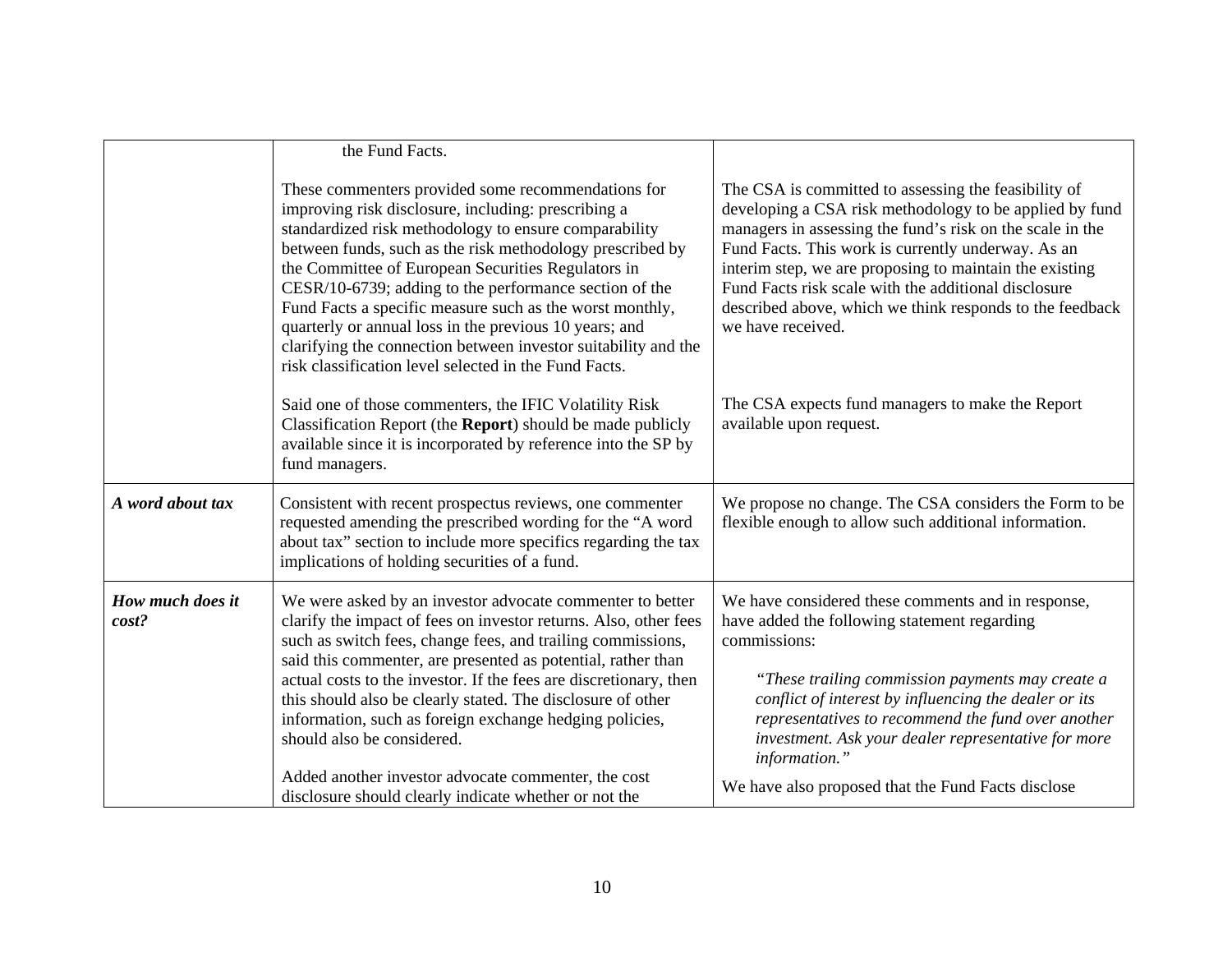|                             | salesperson will earn a commission from selling the fund.                                                                                                                                                                                                                                                                                                                                                                                                                                                                                                                                                                                                                                                                                                                              | whether trailing commissions are paid to dealers.                                                                                                                                                                                                                                                                                                                                                                                                                                                                                                                                                              |
|-----------------------------|----------------------------------------------------------------------------------------------------------------------------------------------------------------------------------------------------------------------------------------------------------------------------------------------------------------------------------------------------------------------------------------------------------------------------------------------------------------------------------------------------------------------------------------------------------------------------------------------------------------------------------------------------------------------------------------------------------------------------------------------------------------------------------------|----------------------------------------------------------------------------------------------------------------------------------------------------------------------------------------------------------------------------------------------------------------------------------------------------------------------------------------------------------------------------------------------------------------------------------------------------------------------------------------------------------------------------------------------------------------------------------------------------------------|
|                             |                                                                                                                                                                                                                                                                                                                                                                                                                                                                                                                                                                                                                                                                                                                                                                                        | We note that if foreign currency hedging is a fundamental<br>feature of a fund, we expect this feature to be disclosed in<br>the "What does the fund invest in?" section and listed as a<br>critical risk in the Risk section.                                                                                                                                                                                                                                                                                                                                                                                 |
|                             | Fee based arrangements                                                                                                                                                                                                                                                                                                                                                                                                                                                                                                                                                                                                                                                                                                                                                                 |                                                                                                                                                                                                                                                                                                                                                                                                                                                                                                                                                                                                                |
|                             | Two commenters expressed concerns with proposed changes<br>to Instruction (2) to Item 1.4 of Part II of the Form. They<br>noted that fund companies typically have no control over the<br>fees charged by third-party dealers for fee-based<br>arrangements, and may not know the range of some fees.<br>These commenters suggested that the scope of the required<br>disclosure should be limited to management fees or other fees<br>charged by a mutual fund or its manager, and that the<br>required disclosure should not apply to fee-based<br>arrangements.                                                                                                                                                                                                                     | The CSA thinks disclosure of the existence of fee-based<br>arrangements is important for investors. As the Fund Facts<br>is filed on a class or series basis, it is important to clarify<br>whether the particular class or series is intended for fee-<br>based arrangements.                                                                                                                                                                                                                                                                                                                                 |
|                             | One of these commenters also asked for clarification of the<br>scope of the requirement to disclose all fees and expenses<br>payable directly by the investor when buying, holding,<br>selling or switching units or shares of the mutual fund. For<br>example, whether all possible expenses currently referred to<br>in the SP (such as NSF charges, wire transaction charges) are<br>required under the proposed language in Instruction (1) to<br>Item 1.4 of Part II of the Form. This commenter also sought<br>clarification of whether a fixed administration fee in lieu of<br>all or a portion of a mutual fund's operating expenses should<br>be disclosed in "Other fees" or whether the disclosure should<br>be in "Fund expenses" (Item $1.3(4)$ of Part II of the Form). | The CSA does not expect all possible expenses listed in<br>the SP to be disclosed under "Other fees". Rather, the key<br>fees and expenses required to hold the securities of the<br>class or series should be disclosed, as set out in Instruction<br>1 to Item 1.4 of Part II of the Form. Fixed administration<br>fees should be disclosed in the "Fund expenses" section of<br>the Fund Facts since they are expenses paid by the fund<br>and must be included in the fund's management expense<br>ratio, further to section 15.1 of National Instrument 81-<br>106 Investment Fund Continuous Disclosure. |
| <b>Conflict of interest</b> | One commenter requested that the Fund Facts disclose any                                                                                                                                                                                                                                                                                                                                                                                                                                                                                                                                                                                                                                                                                                                               | In response, we have added disclosure to the Fund Facts                                                                                                                                                                                                                                                                                                                                                                                                                                                                                                                                                        |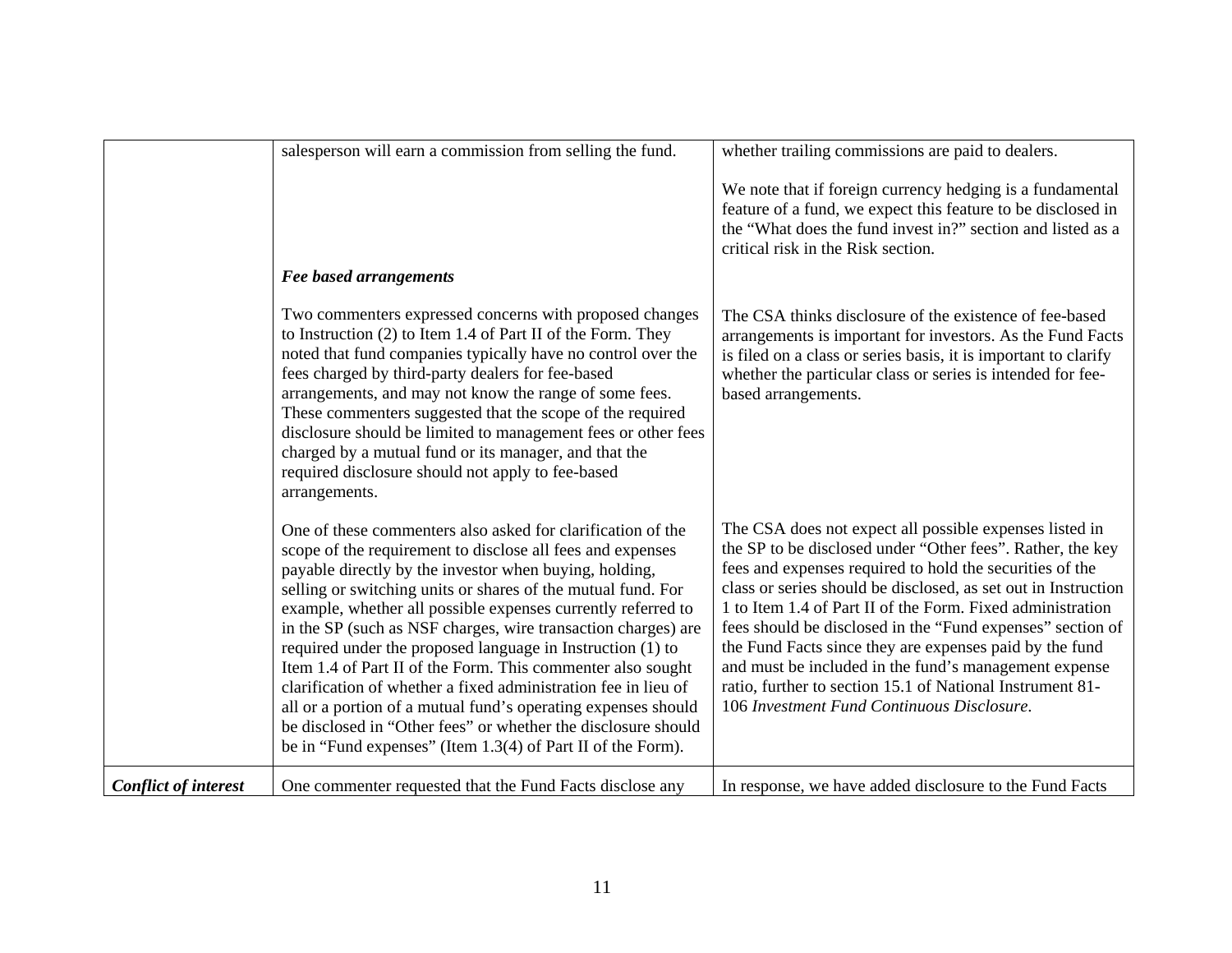| disclosure                                                                      | conflict of interest that could give the intermediary or its<br>salespersons a financial incentive to sell a particular fund<br>over others.<br>This commenter further recommends adding clear language<br>to the Fund Facts explicitly stating either (a) there is no<br>payment of a trailing commission; or (b) there is a trailing<br>commission paid which creates a conflict of interest and<br>which may influence the broker-dealer or other intermediary<br>and the salesperson to recommend that fund over another<br>investment. Another commenter supported this<br>recommendation. | identifying the potential for conflicts of interest that may<br>arise from the dealer receiving commissions. Please see<br>the response under "How much does it cost?".                                                                                        |
|---------------------------------------------------------------------------------|-------------------------------------------------------------------------------------------------------------------------------------------------------------------------------------------------------------------------------------------------------------------------------------------------------------------------------------------------------------------------------------------------------------------------------------------------------------------------------------------------------------------------------------------------------------------------------------------------|----------------------------------------------------------------------------------------------------------------------------------------------------------------------------------------------------------------------------------------------------------------|
| <b>Statement of rights</b>                                                      | Two commenters noted that the proposed amendments<br>replace the "Statement of Rights" section in the Fund Facts<br>(Item 2 in Part II of Form 81-101F3) to indicate that the right<br>of withdrawal exists within two business days after delivery<br>of the Fund Facts, however, there is no corresponding change<br>made to the disclosure in the SP.                                                                                                                                                                                                                                        | We have revised the disclosure in the SP to ensure<br>consistency with the Fund Facts.                                                                                                                                                                         |
| <b>Incorporation by</b><br>reference of the<br><b>Fund Facts into the</b><br>SP | Consistent with a prior comment, we again were asked by a<br>commenter to make the Fund Facts "a prospectus" for the<br>purposes of securities legislation, and deem the SP to be<br>incorporated by reference into the Fund Facts.                                                                                                                                                                                                                                                                                                                                                             | As we indicated in prior responses to comment, the CSA<br>proposes no change at this time. The Fund Facts is<br>incorporated by reference into the SP and, together with<br>the fund's disclosure documents, comprise a mutual<br>fund's disclosure documents. |
| <b>Fund codes</b>                                                               | Industry and investor commenters told us they supported<br>adding fund codes to the Fund Facts.                                                                                                                                                                                                                                                                                                                                                                                                                                                                                                 | Consistent with recent prospectus reviews, we have made<br>the change to allow fund codes on the Fund Facts. We will<br>allow reference to generally accepted and publicly<br>available codes in the Fund Facts.                                               |
| <b>Exceptions for</b><br>individual                                             | A few commenters stressed the need to avoid provincial<br>differences in the implementation of Stage 2. For example,<br>we were asked to explain why in some cases the proposed                                                                                                                                                                                                                                                                                                                                                                                                                 | The CSA has worked to ensure the results of our<br>amendments achieve a harmonized outcome. However,<br>this common outcome has been reached working with                                                                                                      |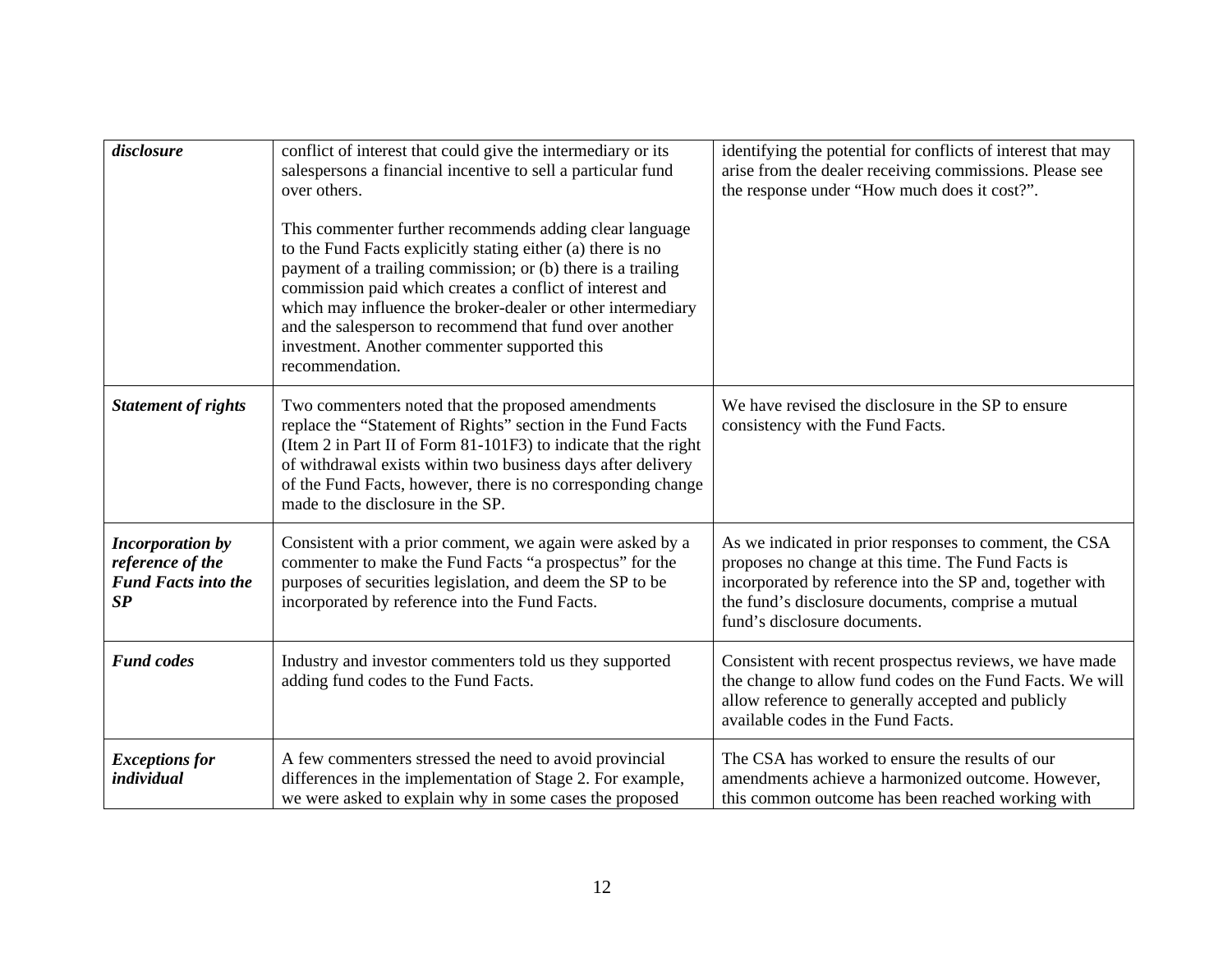| jurisdictions                                                    | amendments to the Form state "except in British Columbia"<br>(i.e. item $6(1)(a)$ in Part I, and to item 1.3(5) in Part II of the<br>Form).                                                                                                                                                                                                                                                                                                                                                                                                        | different legislative approaches or wording, which results<br>in differences in the drafting of NI 81-101.                                                                                                                                                                                                                                                                                                                                                                                                                                                                            |
|------------------------------------------------------------------|----------------------------------------------------------------------------------------------------------------------------------------------------------------------------------------------------------------------------------------------------------------------------------------------------------------------------------------------------------------------------------------------------------------------------------------------------------------------------------------------------------------------------------------------------|---------------------------------------------------------------------------------------------------------------------------------------------------------------------------------------------------------------------------------------------------------------------------------------------------------------------------------------------------------------------------------------------------------------------------------------------------------------------------------------------------------------------------------------------------------------------------------------|
| <b>Future</b> material<br>changes and mergers                    | A few commenters requested we allow disclosure in the Fund<br>Facts of future material changes in instances where the fund<br>manager considers relevant. For example, upcoming fund<br>mergers.                                                                                                                                                                                                                                                                                                                                                   | We agree with this feedback. In response, we have added<br>General Instruction 8.1 to the Form permitting greater<br>flexibility to disclose anticipated fundamental changes and<br>material changes in the Fund Facts. We are also permitting<br>a fund to present financial information as at a date within<br>45 days before the date of the amended and restated Fund<br>Facts.                                                                                                                                                                                                   |
| <b>Additional disclosure</b>                                     | One industry commenter again asked that the Fund Facts<br>recognize the role of the registered financial advisor.<br>This commenter is also concerned about the possibility of<br>investors relying on an outdated Fund Facts. It was suggested<br>that the Fund Facts clearly state that the document may be<br>updated without notice to the investor and that the investor<br>should consult with his or her registered financial advisor to<br>be sure that he or she is in possession of the most up-to-date<br>of the particular Fund Facts. | We propose no further change at this time. We note that<br>the Form already directs investors to contact their dealer<br>representative for more information.<br>We propose no further change since the Fund Facts is<br>dated and the relevant financial information is taken from<br>publicly available documents, such as the management<br>report of fund performance.                                                                                                                                                                                                            |
| <b>CSA</b> Companion<br><b>Guide to the Fund</b><br><b>Facts</b> | Consistent with earlier feedback, an investor advocate<br>commenter reiterated their request that the CSA prepare a<br>Companion Guide for investors to assist them in<br>understanding the Fund Facts.                                                                                                                                                                                                                                                                                                                                            | As we stated in the Initial Framework, while we agree that<br>investor education is a key aspect of investor protection,<br>we no longer think it is necessary to create a consumers'<br>guide as part of this project.<br>We have, however, in response to this comment, added to<br>the "For more information" section of the Fund Facts a<br>cross-reference the CSA brochure entitled "Understanding<br>mutual funds" available on the CSA website, to provide<br>investors with more general information about mutual<br>funds. This brochure was revised with the Fund Facts in |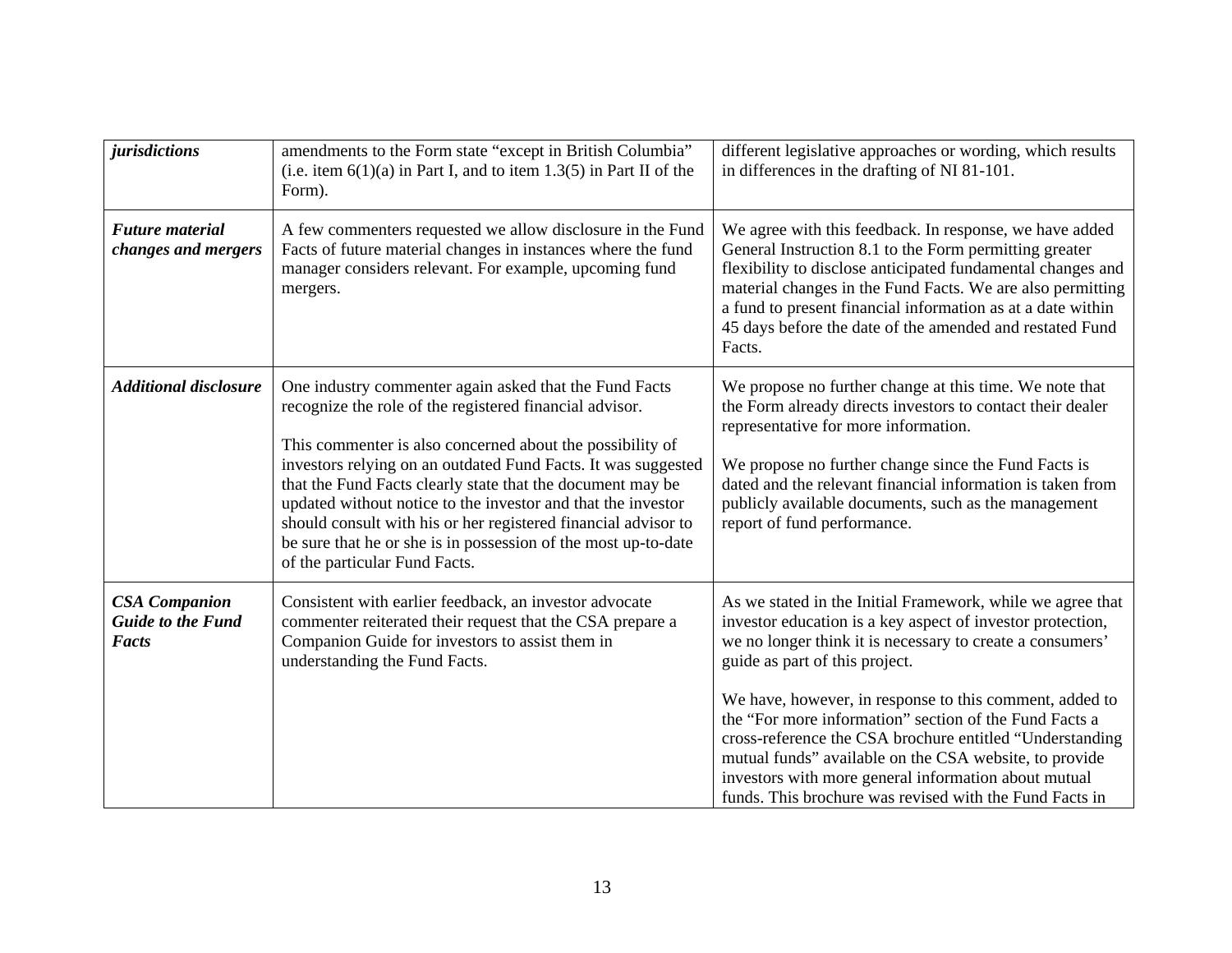|                                                                           |                                                                                                                                                                                                                                                                                                       | mind.                                                                                                                                                                                                                                                                                                                                                                                                                                                                                                                                                                                                                                                                                                                                                                                                                                                                                                                                |  |  |
|---------------------------------------------------------------------------|-------------------------------------------------------------------------------------------------------------------------------------------------------------------------------------------------------------------------------------------------------------------------------------------------------|--------------------------------------------------------------------------------------------------------------------------------------------------------------------------------------------------------------------------------------------------------------------------------------------------------------------------------------------------------------------------------------------------------------------------------------------------------------------------------------------------------------------------------------------------------------------------------------------------------------------------------------------------------------------------------------------------------------------------------------------------------------------------------------------------------------------------------------------------------------------------------------------------------------------------------------|--|--|
| Ordering of items in<br>the Fund Facts                                    | A few commenters requested changes to the ordering of<br>items in the Fund Facts. One asked for the section entitled<br>"Who is this fund for?" to be moved up to just below the<br>Quick Facts section.<br>Another requested that cost and risk information be disclosed<br>before performance data. | As a result of the changes made to the risk disclosure in<br>the Fund Facts, the risk information now comes before the<br>performance information.                                                                                                                                                                                                                                                                                                                                                                                                                                                                                                                                                                                                                                                                                                                                                                                   |  |  |
| <b>Part 4 – Other comments</b>                                            |                                                                                                                                                                                                                                                                                                       |                                                                                                                                                                                                                                                                                                                                                                                                                                                                                                                                                                                                                                                                                                                                                                                                                                                                                                                                      |  |  |
| <b>Issue</b>                                                              | <b>Comments</b>                                                                                                                                                                                                                                                                                       | <b>Responses</b>                                                                                                                                                                                                                                                                                                                                                                                                                                                                                                                                                                                                                                                                                                                                                                                                                                                                                                                     |  |  |
| <b>Exemptive relief to</b><br>allow early use of the<br><b>Fund Facts</b> | One investor advocate commenter indicated they did not<br>support the CSA's consideration of applications for<br>exemptive relief to permit the early use of the Fund Facts<br>before implementation of the Stage 2 Amendments.                                                                       | The early use of the Fund Facts to satisfy the current<br>prospectus delivery requirements is intended to provide<br>investors with the opportunity to have access to more<br>meaningful information about a mutual fund at a time that<br>is still relevant to their investment decision.<br>We think that receipt of a Fund Facts within two days of<br>buying a mutual fund would give investors the opportunity<br>to review the basic features of the fund they purchased,<br>and determine if it's the investment they wanted or if they<br>have changed their mind.<br>Early use of the Fund Facts would also provide investors<br>and dealers with the opportunity to become more familiar<br>with the new document. Familiarity with the Fund Facts<br>may prompt investors to start requesting Fund Facts<br>before they make investment decisions. It could also<br>prompt dealers to start using Fund Facts as a tool in |  |  |

making recommendations.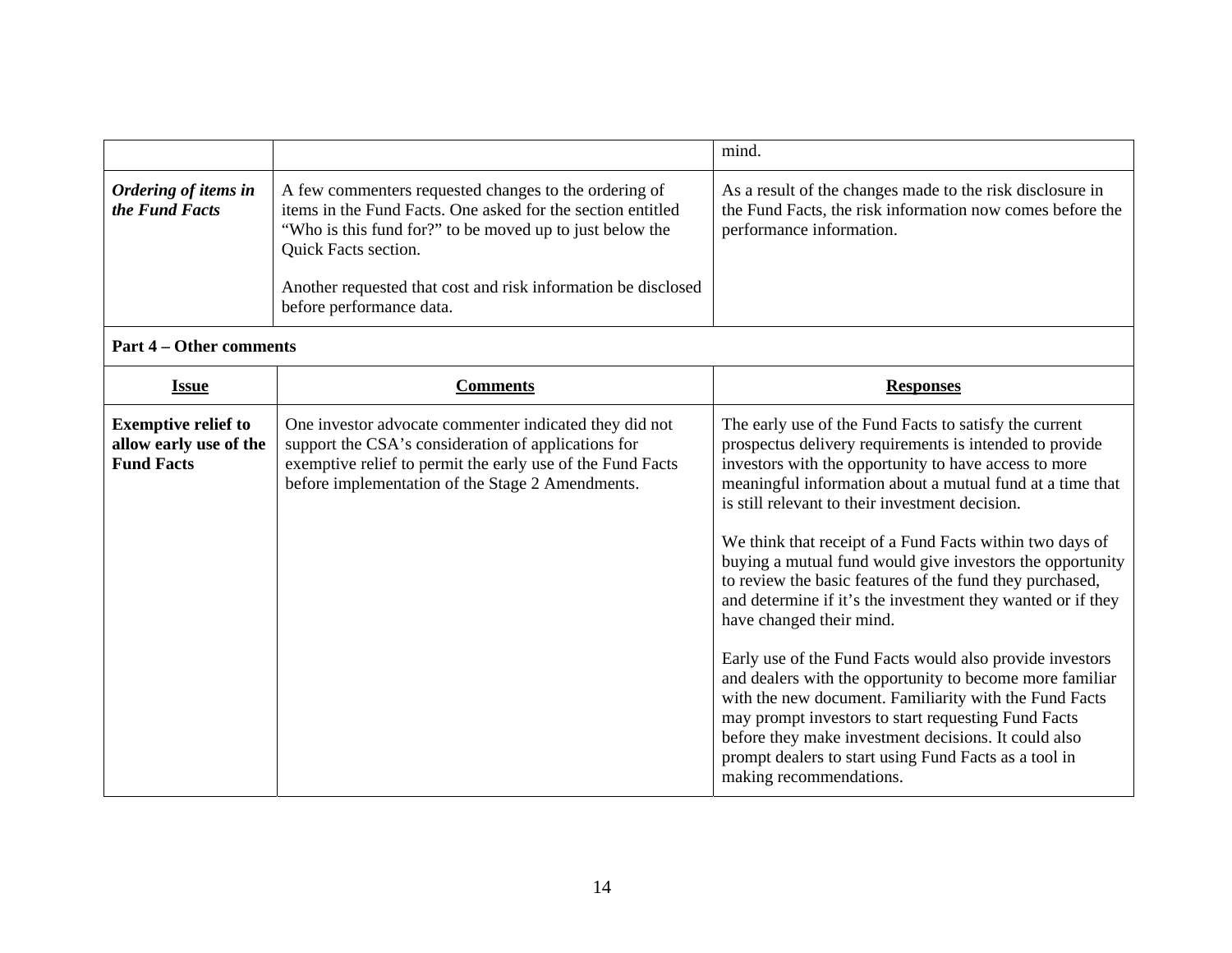| <b>Enforcement</b> of<br><b>Fund Facts</b>                          | One commenter strongly urged the CSA to establish an<br>enforcement approach, such as regulatory sanctions and<br>penalties for non-compliance. This commenter also<br>requested that the CSA collaborate with IIROC and the<br>MFDA and other industry groups to develop stronger and<br>more harmonized public enforcement mechanisms.                                                                                                                                                                                                       | The CSA actively monitors compliance with the Form<br>through prospectus and continuous disclosure reviews. We<br>also continue to collaborate with IIROC and the MFDA.                                                                                                                                                                                                                                                                                                         |
|---------------------------------------------------------------------|------------------------------------------------------------------------------------------------------------------------------------------------------------------------------------------------------------------------------------------------------------------------------------------------------------------------------------------------------------------------------------------------------------------------------------------------------------------------------------------------------------------------------------------------|---------------------------------------------------------------------------------------------------------------------------------------------------------------------------------------------------------------------------------------------------------------------------------------------------------------------------------------------------------------------------------------------------------------------------------------------------------------------------------|
| <b>Fiduciary duty</b>                                               | One commenter advocated for the establishment of a<br>fiduciary duty for investment advisors to their clients and<br>suggested the absence of a fiduciary duty was the underlying<br>problem the Fund Facts is trying to address. This commenter<br>noted that the fact that clients cannot rely upon their advisors<br>for unbiased advice or to act in their client's best interests,<br>rather than that of the advisor or their dealer, is the<br>underlying problem that a worthwhile initiative like the Fund<br>Facts is trying to fix. | Nothing in the Stage 2 Amendments is intended to detract<br>from the central role of a dealer representative. We think<br>that the Fund Facts builds on a dealer representative's<br>existing obligation to determine suitability of all purchases<br>of a mutual fund. We expect that the Fund Facts will be a<br>tool used by representatives to assist in the sales process.                                                                                                 |
| <b>POS</b> delivery                                                 | Investor advocate commenters requested that we implement<br>POS delivery of the Fund Facts as soon as possible because<br>the Fund Facts was never intended to be provided after an<br>investment decision had been made and post-sale delivery<br>will not inform an investor's decision.<br>In contrast, an industry advocate indicated that dealers<br>continue to have concerns with delivery at or before the<br>point of sale because it may not be practical when<br>conducting business.                                               | The CSA remains committed to implementing point of<br>sale disclosure for mutual funds. A staged approach allows<br>us the opportunity to continue to consult with stakeholders<br>and to consider the applicability of the point of sale<br>regime for mutual funds to other types of publicly offered<br>investment funds, with the possible outcome of<br>implementing a point of sale delivery requirement at the<br>same time for all comparable investment fund products. |
| <b>Summary disclosure</b><br>for other types of<br>investment funds | Investor advocate commenters reiterated their view that a<br>key facts document should be developed for other<br>investment fund products, including structured products,<br>ETFs (including leveraged, inverse and commodity ETFs),<br>contracts for difference, and listed funds within six to twelve                                                                                                                                                                                                                                        | Consistent with CSA Staff Notice 81-319, as we move<br>forward with implementation of the POS project, the CSA<br>will be considering summary disclosure documents for<br>other types of investment funds.                                                                                                                                                                                                                                                                      |